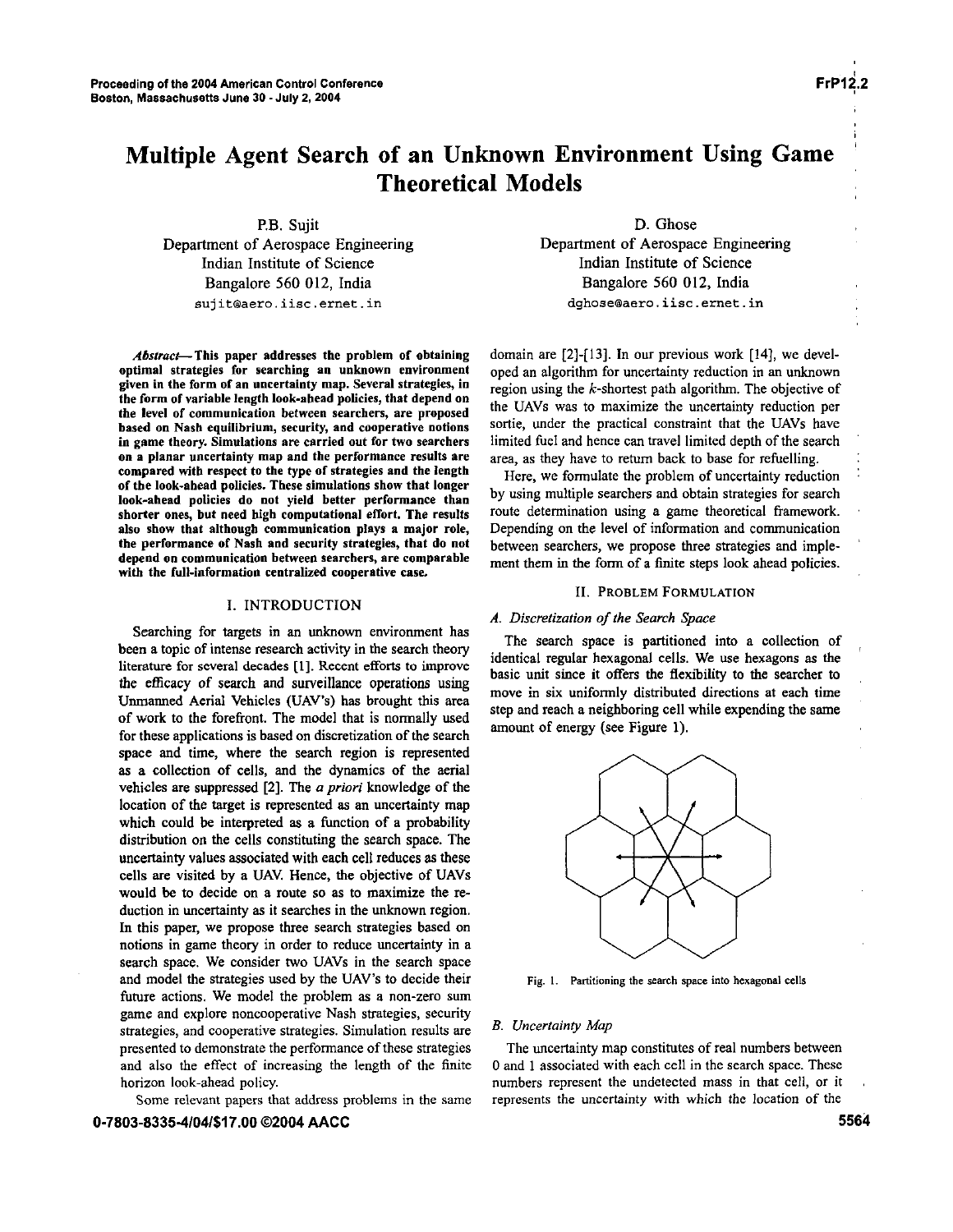target is known in that cell. **A** probabilistic interpretation of the uncertainty map would be **as** follows: **An** uncertainty value of 0.6 would imply that any statement about the target's location in cell  $C_i$  (say) would be true only with probability **0.4.** An uncertainty value of 0 would imply that everything is known about the cell (that is, one can say with certainty whether a target is located in that cell or not). On the other hand, an uncertainty value of 1 would imply that nothing can be said about the location of a target in that cell. Hence, a successful search operation is one that visits those cells that have large uncertainty values. Once a cell  $C_i$  is visited by a UAV at time *t*, its uncertainty value  $U_i$ reduces to  $U_i(t + 1) = U_i(t)(1 - \beta)$ , where  $\beta \in [0, 1)$  is the uncertainty reduction factor associated with each visit.

## *C.* Searcher Objectives and Constraints

The search space is composed of identical sized cells. The energy spent by the **UAV** in moving from one cell to another is equivalent to one unit step length. The objective of the **UAVs** is to select search routes that maximizes uncertainty reduction. In every time step, the **UAV** can move from one cell to the neighboring cell. We also consider the possibility that the searcher may devote more search effort in a single cell, in terms of multiple visits, because of higher uncertainty value there. Each **UAV** is equipped with sensors that it uses to collect data or information about a cell. *So,*  a **UAV** that spends a certain.number of steps (one or more) in searching any given cell is essentially spending this time in collecting data about the cell and thus the uncertainty in that cell reduces **as** a function of the time spent there.

We assume that at any given time *t* the **UAV's** know the position and route (upto time *(t))* of the other **UAV's**  and also the updated uncertainty map. So, at time *t,* each searcher's objective is to determine its future route. The problem can be looked upon **as** a centralized one if we assume the searchers to communicate with each other and decide upon a globally beneficial decision. This would be the cooperative solution. In the absence of any such communications each searcher has to decide its next search route in different ways. We will explore decision strategies using a game theoretical model.

### *D. A* Game Theoretical Model

We **use** q-step look ahead planning **[2],** where *q* determines the depth of the exploratory search environment to obtain optimal strategies. In this paper we develop the model for two agents. We assume that agent  $A_1$  knows the current location of agent A<sub>2</sub>, and vice versa. Each UAV starts with an initial uncertainty map and updates it after every time step using information about the route taken by the other agents till that time. So, at any given time the agents have the same uncertainty map and also know the past route and present location of the other agents. In this sense the model **is** that of a perfect information one. The objective of the agents is to select their next action or path at time *t* in order to maximize their benefits (maximize

uncertainty reduction). This problem can be modelled as a two person non-zero sum game with each agent **as** a player and the set of paths available to it as the set of strategies. The payoff to an agent can be expressed as a search effectiveness matrix.

Computing the Search Effectiveness Matrix: Let a cell's uncertainty value be  $U_i$ . Let  $\mathcal{P}_i^q(C_{s_i}), i \in \{1,2\}$  be the set of all possible paths of length  $q$  for agent  $A_i$ , emanating from cell  $C_{s_i}$ . A path  $P_i^j(C_{s_i}) \in \mathcal{P}_i^q(C_{s_i}), j =$  $1, 2, \ldots, |\mathcal{P}_{i}^{q}(C_{s_i})|$  is a sequence of cells

$$
P_i^j(C_{s_i})=[C^1,C^2,C^3,\ldots,C^q]
$$

where  $C^k \in \mathcal{C}$  (C is the collection of all cells),  $C^1 = C_{s_i}$ which is the current position of A<sub>i</sub> and  $C^{k+1} \in \mathcal{N}(C^k)$ , where  $\mathcal{N}(C^k)$  is the set of all neighboring cells of  $C^k$ .

Let the uncertainty value of cell  $C^k$  at time *t* be  $U(C^k, t)$ . Given a path  $P_i^j(C_{s_i})$  of agent  $A_i$ , suppose  $A_i$  is at cell  $C^l$ at time *t* then the reduction of uncertainty associated with  $C<sup>i</sup>$ , and the subsequent updated value of uncertainty, for both the agents is evaluated **as:** 

Case 1: Only  $A_i$  is at cell  $C^l$  at time *t*, then

$$
v_i(t) = U(C^l, t)\beta_i
$$
  

$$
U(C^l, t+1) = U(C^l, t) - v_i(t)
$$

Case 2:  $A_1$  and  $A_2$  are both at cell  $C^l$ , then

$$
v_i(t) = \frac{\beta_i}{\beta_1 + \beta_2} U(C^l, t) [1 - (1 - \beta_1)(1 - \beta_2)]
$$
  

$$
U(C^l, t + 1) = U(C^l, t) - (v_1(t) + v_2(t))
$$

So, given two routes  $P_1^j(C_{s_1})$  and  $P_2^{j'}(C_{s_2})$  of the two agents, the reduction in uncertainty achieved by *Ai* at each step  $t$   $(t = 1, 2, ..., q)$  is given by  $v_i(t)$  and is computed using **Case** 1 or Case **2 as** the case may be. Note that this computation has to be done simultaneously for both agents. The total benefit to  $A_i$  due to path  $P_i^j(C_{s_i})$  is

$$
V(P_i^j(C_{s_i})) = \sum_{t=1}^q v_i(t)
$$

The search effectiveness matrix  $M<sup>i</sup>$  has dimension  $|\mathcal{P}_1^q(C_{s_1})| \times |\mathcal{P}_2^q(C_{s_2})|$  and every element  $m_{(k,l)}^i$  of the matrix represents the payoff  $(V(P_i^j(C_{s_i})))$  obtained by the agents, when A<sub>1</sub> chooses the path  $P_1^k(C_{s_1}) \in \mathcal{P}_1^q(C_{s_1})$  and  $A_2$  selects  $P_2^l(C_{s_2}) \in \mathcal{P}_2^q(C_{s_2}).$ 

## 111. **SOLUTION METHODS**

Every agent computes the search effectiveness matrix. The decision to choose a particular path are based on three common strategies used in game theory.

Noncooperative Nash Equilibrium: This is relevant when agents do not communicate with each other to decide on their action at time *t.* So each agent plays a Nash game assuming the other agent to be an adversary.

Security Strategy: Agents do not communicate with each other to decide on their action at time *t,* but they adopt actions to get the best guaranteed individual payoff.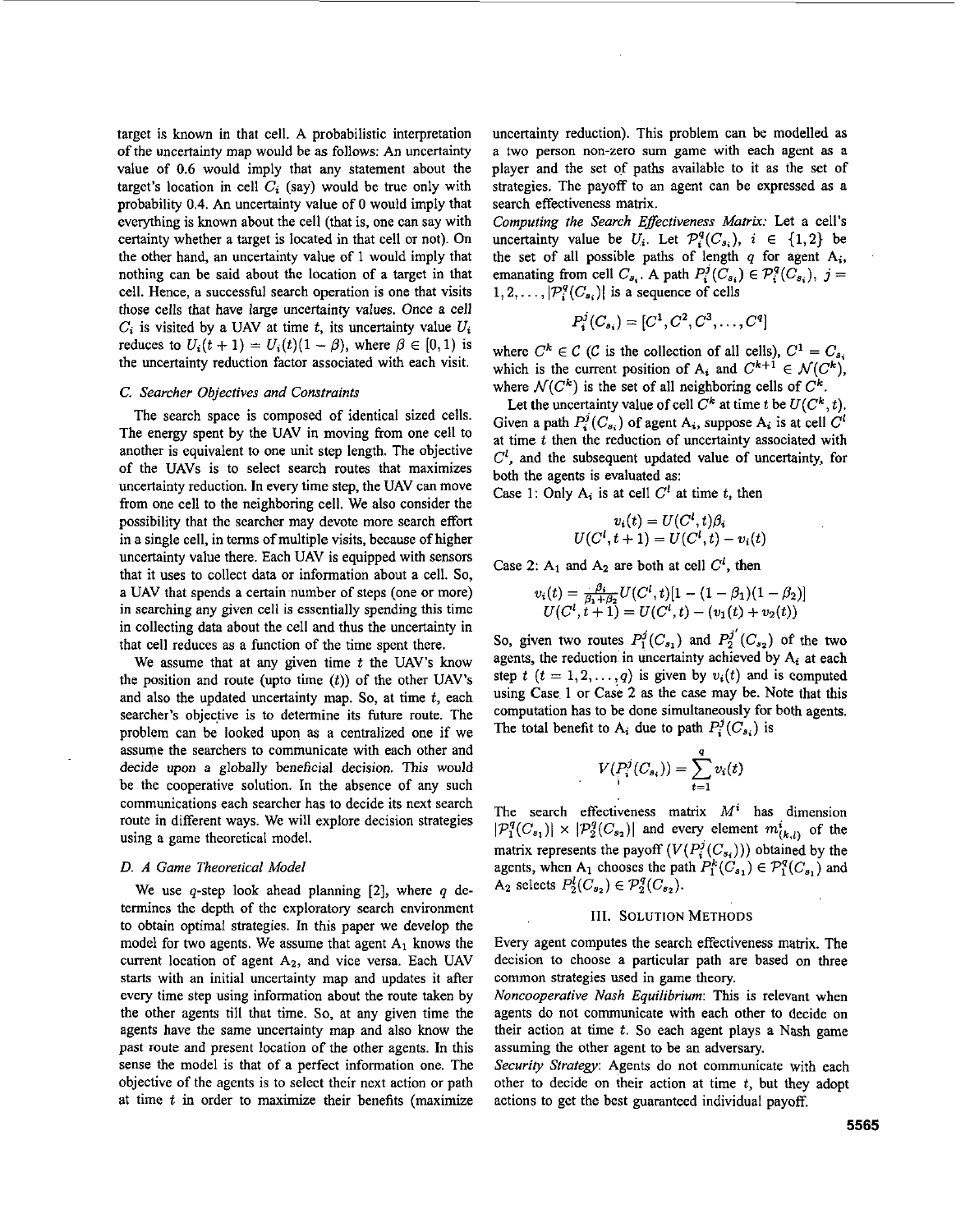

**Fig. 2. Scenario for the application of noncaoperative Nash or security strategies** 

*Cooperative Strategy:* In this strategy, the agents communicate with each other and decide collectiyely (jointly) to take the best possible action. This is also the centralized case.

In the above strategies (especially in the noncooperative Nash and security solutions) we assumed that each **UAV**  knows the route of the other **UAV** till the instant of time when the next action is to be taken, but do not communicate with each other to decide **on** the next possible action jointly **(as** in the cooperative case). This scenario is a practical one in the following context: Assume that two **UAV's** are searching an unknown region and are tracked by a satellite or some airbome system which sends this information to the **UAV's** so that they can update their uncertainty maps. There is no direct communication between the **UAV's** and hence although each UAV is aware of the route of the other **UAV,** they do not know each other's contemplated actions. In such a situation the noncooperative Nash Equilibrium and security strategies are viable choice for a solution. This scenario is shown is Figure 2.

#### A. Non-cooperative Strategy using Nash Equilibrium

We define a non-cooperative bimatrix games for two agents [15]. A bimatrix game consists of two search effectiveness matrices,  $M^1 = \{m_{kl}^1\}$  and  $M^2 = \{m_{kl}^2\}$ , with each pair of entries  $(m_{kl}^1, m_{kl}^2)$  denoting the payoff to each agent respectively, corresponding to a pair of decisions made by the players. The players do not cooperate with each other and arrive at their decisions independently. In such a situation the equilibrium solution can be stated **as:** 

**A** pair of strategies {row *k',* column *1')* is said to constitute a noncooperative (Nash) equilibrium solution to the bimatrix game, if the following pair of inequalities are satisfied,  $\forall k = 1, 2, ..., |\mathcal{P}_1^q(C_{s_1})| \text{ and } \forall l = 1, 2, ..., |\mathcal{P}_2^q(C_{s_2})|$ 

$$
m_{k+l}^1 \ge m_{kl}^1, \quad m_{k+l}^2 \ge m_{k+l}^2 \tag{1}
$$

The pure strategy Nash equilibrium may not exist always, in which case we need to compute mixed strategies that guarantee a solution to the noncooperative game.

*Mixed Strategies:* A mixed strategy for a player is a probability distribution on the space of its pure strategies.

**A** mixed strategy for *A1* is to choose *'row* 1' with probability (w.p.)  $y_1$ , *'row 2'*, w.p.  $y_2 \ldots$ , *'row*  $|\mathcal{P}_1^q(C_{s_1})|$ ' w.p.  $y_{\left[\mathcal{P}^g(C,\cdot)\right]}$ , so that,

$$
\sum_{k=1}^{|\mathcal{P}_1^q(C_{s_1})|} y_k = 1
$$
 (2)

The mixed strategy space for  $A_1$  is denoted as  $Y'$ , while for  $A_2$  it is denoted as 'Z'. A pair  $\{y^* \in Y, z^* \in Z\}$  is said to constitute a *noncooperative (Nash) Equilibrium solution* to the bimatrix game  $(M^1, M^2)$  in *mixed strategies*, if the following inequalities are satisfied  $\forall y \in Y$ ,  $\forall z \in Z$ :

$$
y^{*'}M^{1}z^{*} \geq y'M^{1}z^{*}, y \in Y
$$
  

$$
y^{*'}M^{2}z^{*} \geq y^{*'}M^{2}z, z \in Z
$$

Computation of mixed strategy equilibrium solution can be posed **as** a nonlinear programming problem **[I51 as** follows:

**A** pair {y\*, *z')* constitutes a mixed-strategy Nash Equilibrium solution to a bimatrix game  $(M<sup>1</sup>, M<sup>2</sup>)$  if, and only if, their exists a pair  $(f^*, g^*)$  such that  $\{y^*, z^*, f^*, g^*\}$  is a solution of the following bilinear programming problem:

$$
\min_{y,z,f,g} [y'M^1z + y'M^2z + f + g]
$$

subject to

$$
M^{1}z \geq -f \cdot 1_{|\mathcal{P}_{1}^{q}(C_{s_{1}})|}, M^{2'}z \geq -g \cdot 1_{|\mathcal{P}_{2}^{q}(C_{s_{2}})|}
$$
  

$$
y \geq 0, z \geq 0, y^{'} \cdot 1_{|\mathcal{P}_{1}^{q}(C_{s_{1}})|} = 1, z \cdot 1_{|\mathcal{P}_{2}^{q}(C_{s_{2}})|} = 1
$$

where  $1_{\{P_i^q(C_n)\}}$  and  $1_{\{P_i^q(C_{n})\}}$  are column vectors of dimensions  $|P_1^q(C_{s_1})|$  and  $|P_2^q(C_{s_2})|$ , with all elements 1.

The dimension of the search effectiveness matrix increases with *q.* Hence, computing the mixed strategy equilibrium using the bilinear programming formulation may become computationally time consuming.

*Dominating Strategies* [ **151:** We may eliminate some rows and columns that have no influence **on** the equilibrium solution. We say that in matrix  $M_1$ , 'row *i'* dominates row *k* if  $m_{ij}^1 \geq m_{kj}^1$ ,  $\forall j = 1, 2..., |P_2^q(C_{s_2})|$  and if, for at least one  $j$ , the strict inequality holds. Similarly, for  $A_2$ , 'column  $j'$  of  $M^2$  is said to dominate 'column *l'* if  $m_{ij}^2 \geq m_{il}^2$ ,  $\forall i = 1, 2, ..., |\mathcal{P}_1^q(C_{s_1})|$ , and if, for at least one *i,* the strict inequality holds. The dominated strategies (row *k* and column *1,* in the above example) can be eliminated without affecting the equilibrium solution. The resultant matrix dimensions will be smaller than the original  $|\mathcal{P}_1^q(C_{s_1})| \times |\mathcal{P}_2^q(C_{s_2})|$  and will need less computational time to compute the mixed equilibrium strategy.

## *B. Securify Strategy*

Using security strategies agents **try** to secure their profits assuming unpredictable behavior of other agents. For a bimatrix game, agent  $A_1$  chooses 'row  $k^*$ ' whose smallest entry is **no** smaller than the smallest entry of any other row.

$$
Y(M^{1}) = \max_{k} \min_{l} m_{kl}^{1}, \quad k^{*} = \arg \max_{k} \{ \min_{l} m_{kl}^{1} \}
$$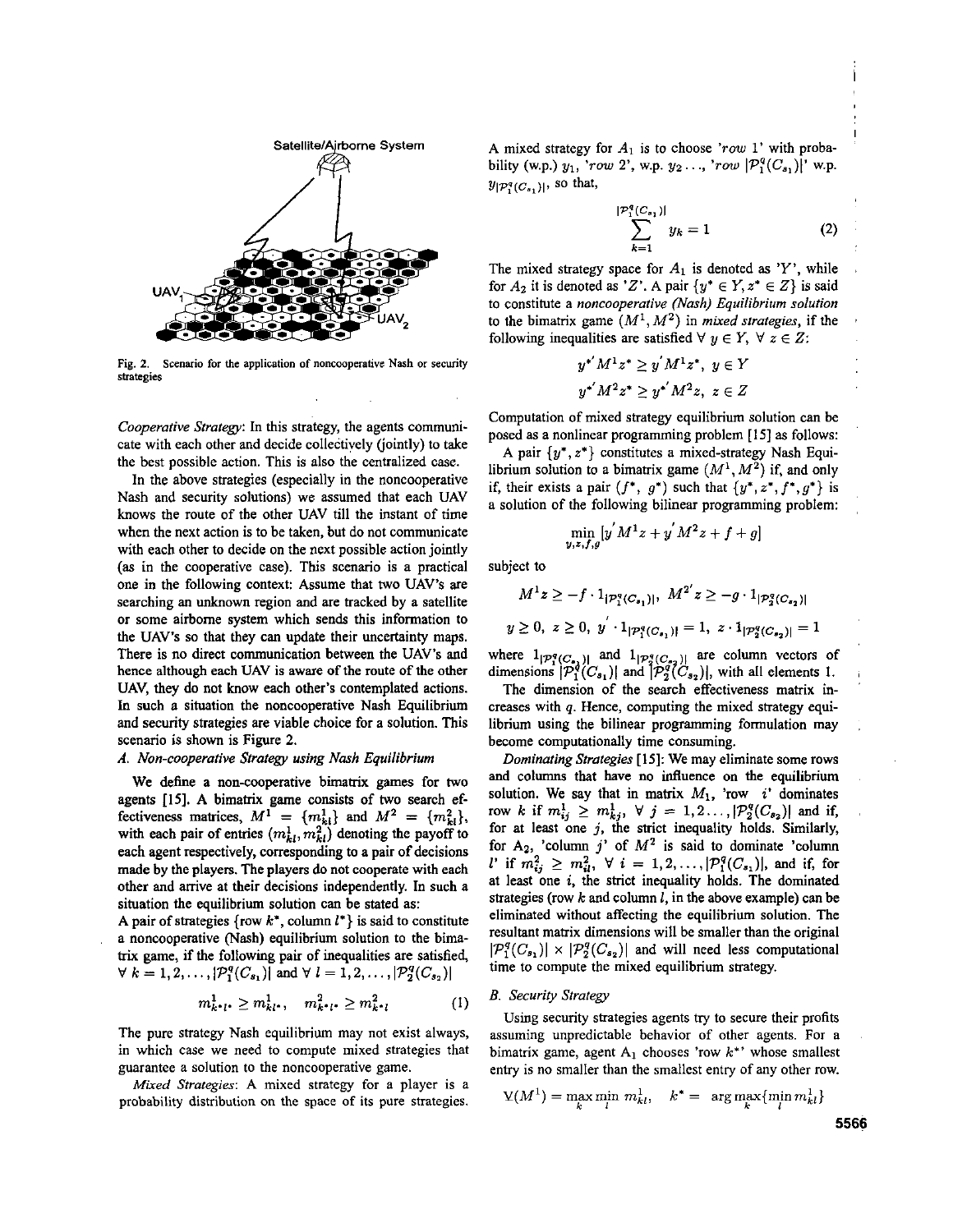where  $k = 1, 2..|\mathcal{P}_1^q(C_{s_1})|$  and  $l = 1, 2,..|\mathcal{P}_2^q(C_{s_2})|$ ,  $k^*$  is the security strategy for  $A_1$ , and  $Y(M^1)$  is the guaranteed payoff to A<sub>1</sub>. Similarly, for agent A<sub>2</sub>, the guaranteed payoff and security strategy are,

$$
\mathsf{Y}(M^2) = \max_l \min_k m_{kl}^2, \quad l^* = \arg \max_l \{\min_k m_{kl}^2\}
$$

## C. *Cooperative Strategy*

In this strategy the agents communicate during the decision process and choose a strategy that maximizes the joint payoff. For **two** agcnts, **let** the search effectiveness matrix be  $M = M^{1} + M^{2} = \{m_{kl}\}\text{, where } k = 1, \ldots, |\mathcal{P}_{1}^{q}(C_{s})|$ and  $l = 1, \ldots, |\mathcal{P}_2^q(C_{s_2})|$  and every element of the matrix represents the joint payoff to both the agents. **A** pair of strategies {'row *k\*',* 'column *1")* is said to be a cooperative strategy, if the following condition **is** satisfied.

$$
m_{k^*l^*} \geq m_{kl}
$$

 $\forall k = 1, 2, ..., |\mathcal{P}_1^q(C_{s_1})|$  and  $\forall l = 1, 2, ..., |\mathcal{P}_2^q(C_{s_2})|$ . The information communicated among the agents should be kept to the minimum to reduce the computational and communication complexity. Hence, the agents communicate only their current position and future actions up to *q* steps. Each agent computes the search effectiveness matrix individually rather than communicating these matrices which increases the communication complexity.

## *D. Selection of Strategies*

When there are multiple solutions, the selection of strategies by players becomes a crucial issue. The security strategies and cooperative strategies are straightforward to implement. If there exists multiple security strategies, any one of them will guarantee the same payoff level. In fact, the **actual** payoff **is** bound to be higher for both players **so**  long **as** they stick to their security strategies. In the case of multiple cooperative strategies, since players communicate with each other during the decision process, they can decide on a strategy which is beneficial to the overall **goal.** But when multiple solutions occur for pure or mixed strategy Nash equilibrium, we need to select one of them. Since every agent has the search effectiveness matrix **of** all the agents, we have to select a solution whose joint payoff due to  $A_1$  and  $A_2$  is maximum. The selection of solution does not involve any communication with the other agent, hut uses the available data in the search effectiveness matrix.

When mixed strategy equilibrium exists, a random number may be generated according to the probability distribution of the optimal mixed strategy to select the appropriate strategy. There can be other kind of selections such as choosing the strategy that has the highest probability (maximum likelihood). In our simulation, we use the random number generation method.

#### IV. SIMULATION RESULTS

For the purpose of simulation we consider a region composed of a  $10 \times 10$  grid of hexagonal cells with two



Fig. **3.** Initial Uncertainty Map

searchers. The initial uncertainty map is created by generating random numbers between 0 and **100** (thus representing uncertainly **as** a percentage). This is shown in Figure **3.** The uncertainty in a cell is shown **as** the grey area within a cell. The percentage of uncertainty in a cell is proportional to the size of the grey area in the cell. Initially, we assume both the searchers to be situated in the same cell. The base station location is marked with a '\*' in the figure. The search is limited to 10 steps. The simulation study is carried out for  $q = 1, 2,$ and 3 steps and the uncertainty reduction factors assumed are  $\beta_1 = 0.5$  and  $\beta_2 = 0.25$ . The aim behind such a simulation is to study the performance of the proposed strategies and the effect of *q* on these strategies. In all the figures, the route of Searcher **1 is** shown by a thick white line and that of Searcher **2** is shown by a thin white line.

[Figure](#page-4-0) **4** shows the search route adopted by two searchers using noncooperative Nash equilibrium strategy. In this simulation, there was at least one pure strategy Nash equilibrium for  $q = 1$ , hence there was no need to use mixed strategies. For  $q = 2$  at the starting position there was no pure strategy Nash equilibrium and hence there was a necessity to use mixed strategy to get a solution. For the second step there were multiple pure strategy Nash equilibriums and a particular solution was chosen based on random number generation **as** described in Section **3.4.**  From the third step onwards an unique pure strategy Nash equilibrium was available. For  $q = 3$ , for the first two steps there were no pure strategy Nash equilibrium and mixed strategies had to be used. In fact, there were multiple mixed strategy Nash solutions and a solution was chosen based on random number generation. [Figure 5](#page-4-0) shows the routes of security strategy for  $q = 1, 2, 3$ , respectively, while [figure 6](#page-4-0) shows the routes for the cooperative strategy. Note that in Figure 5(a) and (b) both searchers follow the same route.

[Figure 7](#page-4-0) shows the uncertainty reduction graph of various strategies for 10 search steps. Figure 7(a) is for  $q = 1$ , in this strategy the graphs of uncertainty reduction for Nash and cooperative strategies are the same, as the search routes for both the strategies are also same (see Figure 4(a) and  $6(a)$ ). From [Figures 7](#page-4-0) (b) and (c), the security strategy is the least beneficial strategy while cooperative strategy is the most beneficial and noncooperative strategy **is** in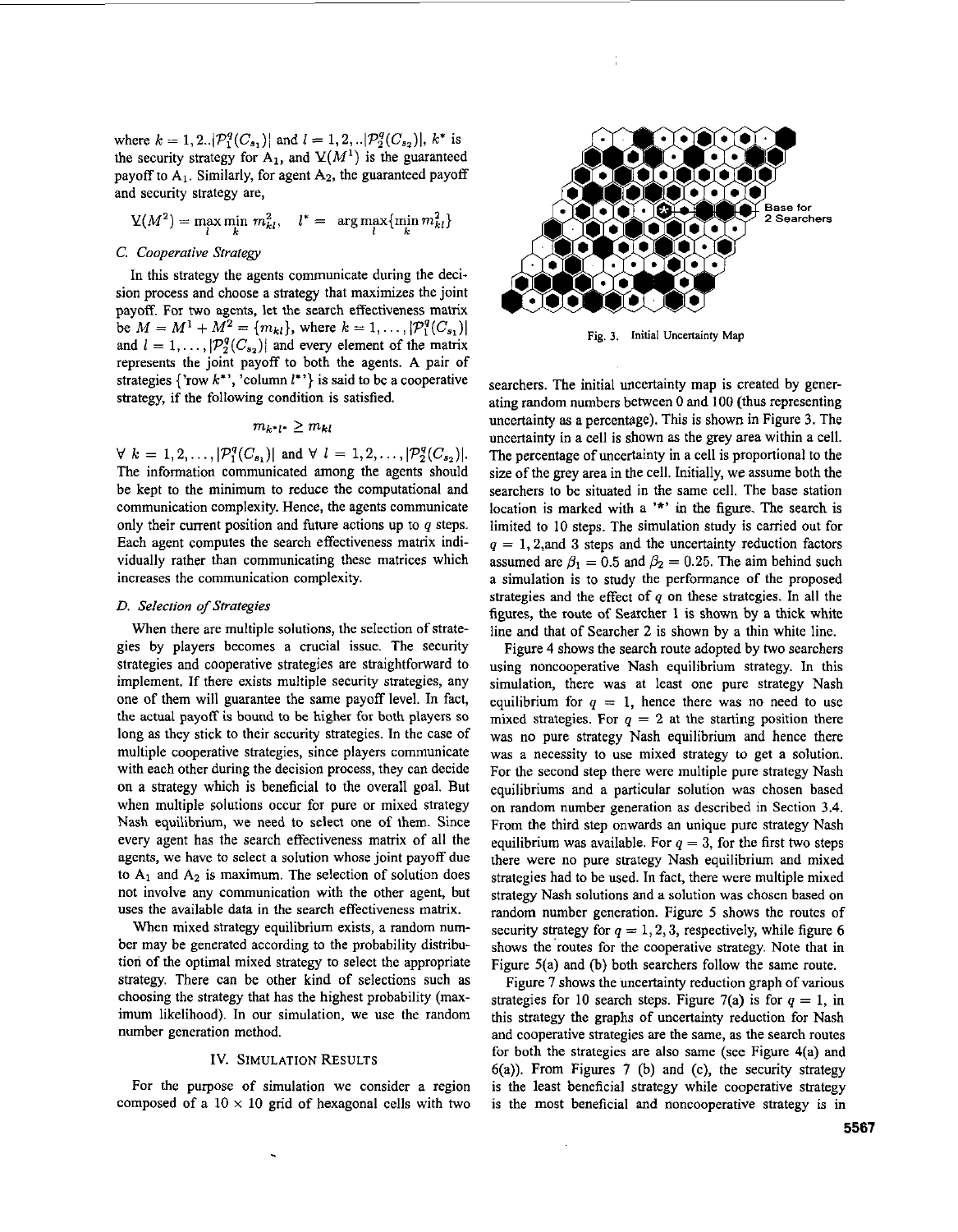<span id="page-4-0"></span>

Fig. 4. Search route for two searchers using the noncooperative Nash equilibrium strategy, (a)  $q = 1$  (b)  $q = 2$  (c)  $q = 3$ 



Fig. 5. Search route for two searchers using security strategy, (a)  $q = 1$  (b)  $q = 2$  (c)  $q = 3$ 



Fig. 6. Search route for two searchers using cooperative strategy, (a)  $q = 1$  (b)  $q = 2$  (c)  $q = 3$ 



Fig. 7. Uncertainty Reduction for noncooperative Nash equilibrium, security and cooperative strategies, (a)  $q = 1$  (b)  $q = 2$  (c)  $q = 3$ 



Fig. 8. Uncertainty Reduction for  $q = 1, 2, 3$ , (a) noncooperative Nash equilibrium strategy (b) security strategy (c) cooperative strategy